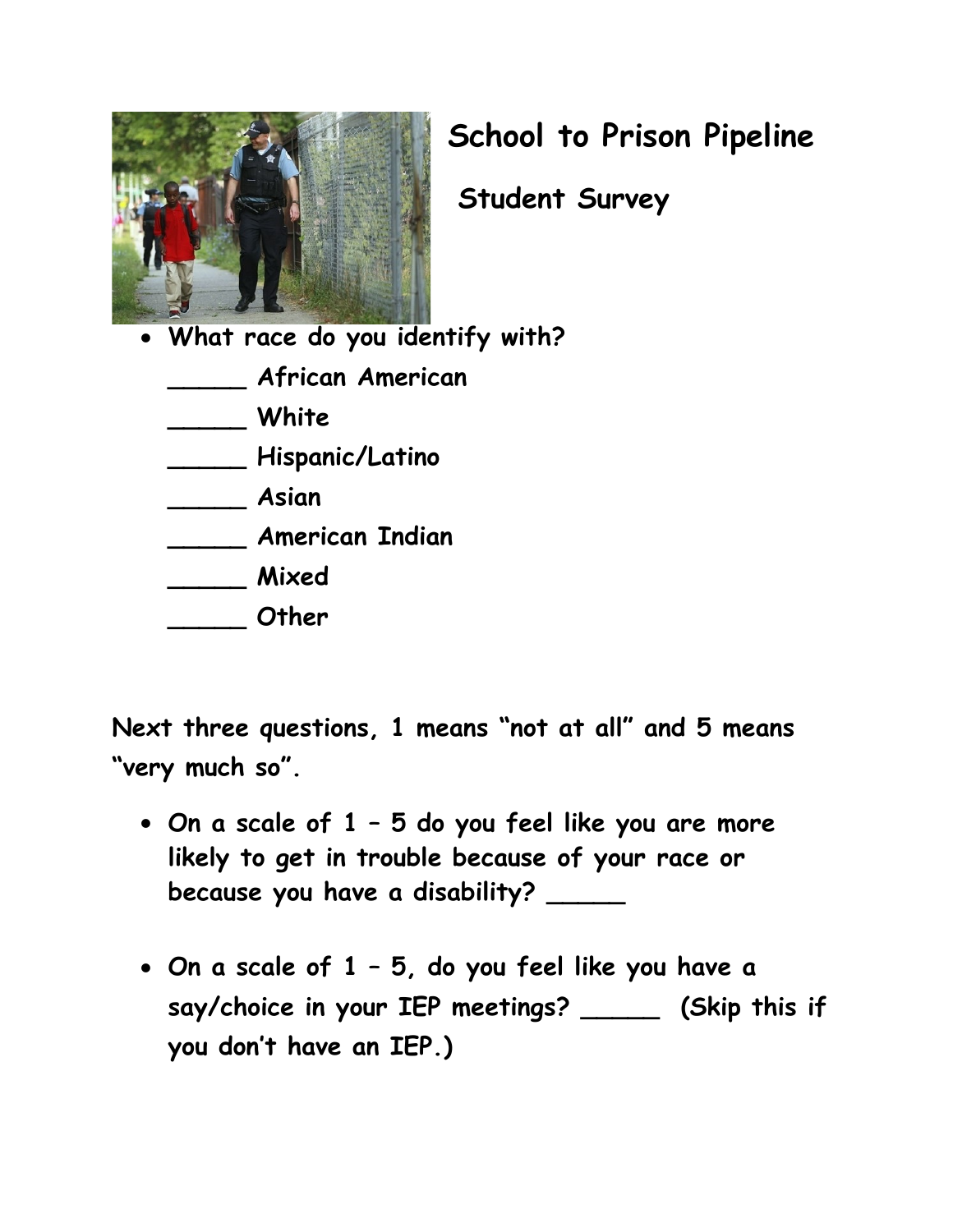- **On a scale of 1 – 5, if another student is bothering me or bullying me, I feel like I can talk to an adult who help/keep me safe? \_\_\_\_\_**
- **Does your school have police officers and/or security guards?**

**\_\_\_\_\_ Yes \_\_\_\_\_ No**

• **Have you ever been arrested at school?**

**\_\_\_\_\_ Yes \_\_\_\_\_ No**

- **If so, what was the reason you were arrested?**
	- **\_\_\_\_\_ Fighting**
	- **\_\_\_\_\_ Weapons**
	- **\_\_\_\_\_ Disobedience**
	- **\_\_\_\_\_ Other**
- **Have you ever appeared in juvenile court for behavior that occurred at school?**

**\_\_\_\_\_\_\_\_\_\_\_\_\_\_\_\_\_\_\_\_\_\_\_\_\_\_\_\_\_\_\_\_\_\_\_\_\_\_**

**\_\_\_\_\_ Yes**

**\_\_\_\_\_ No**

**How many times? \_\_\_\_\_\_\_**